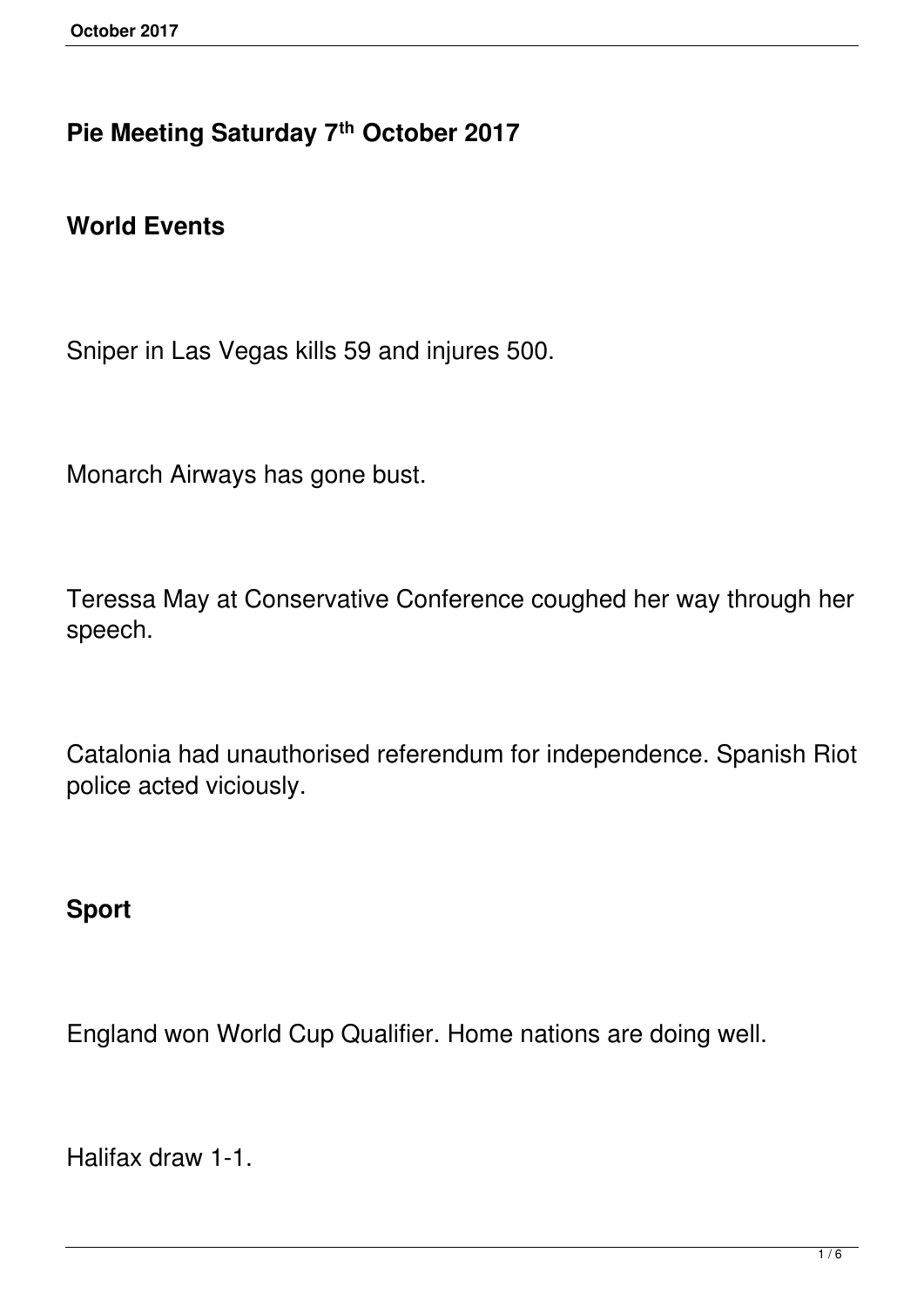Hamilton gets pole position for Japanese Grand Prix.

**Pies**

**Peter I** I Fresh quite crisp pastry. Well filled. Meat was a bit spamy and needed more seasoning.

Score 6.5/10

Mark I Soft pastry. Very fresh, not much jelly. Sausage meat consistency with gristle, bland.

Score 5.5/10

Kevin **Big**, pale, soft, bland, well filled, a man's pie. A pie to fill you up. Needed more spice.

Score 5.5/10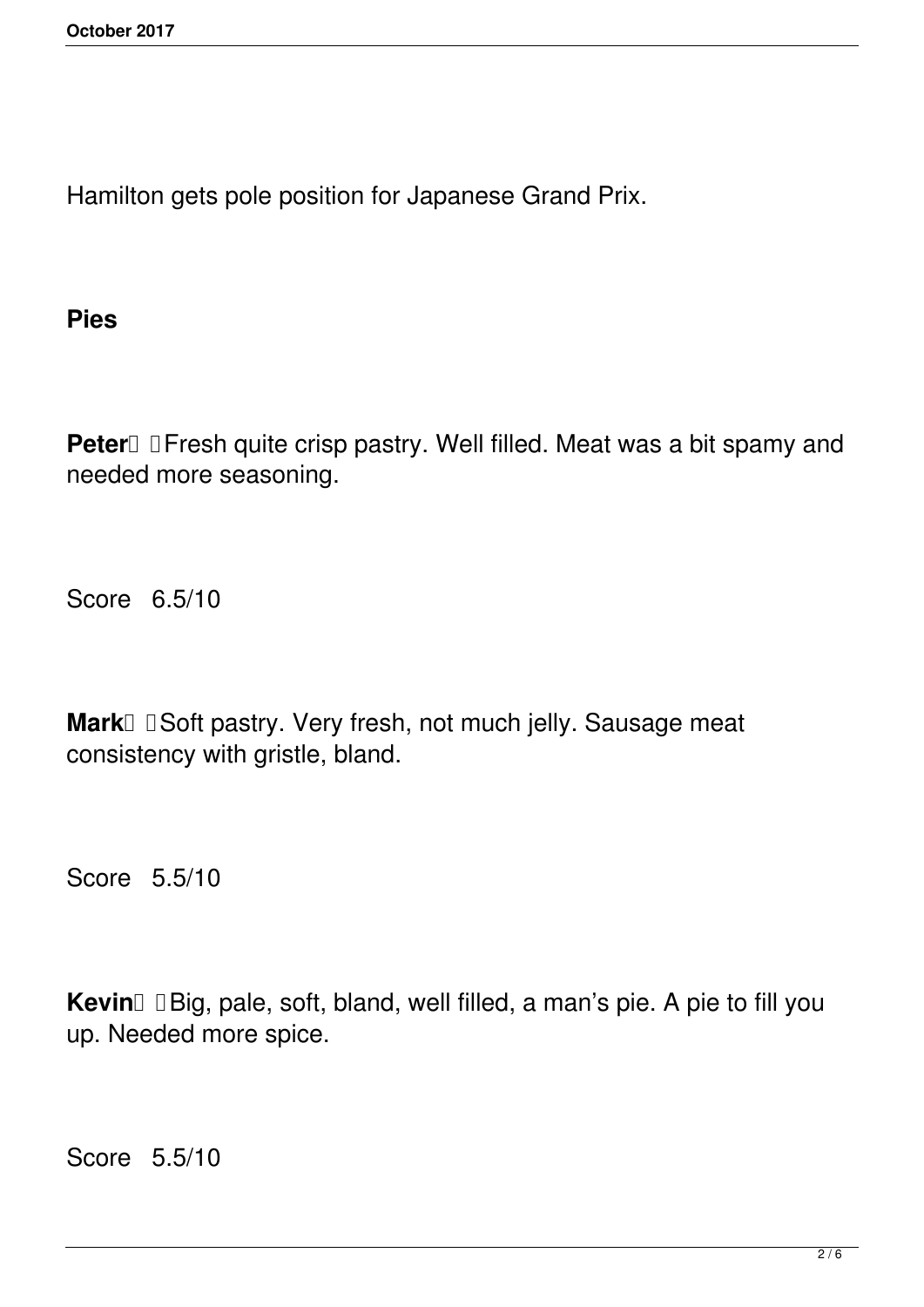#### **Summary**

**Fetcher**<sup>*I*</sup> Kevin

Fetch<sup>[]</sup> Barkisland Post Office.

**Price £1.20** 

Average<sup>[1]</sup> 5.8

# **Pie Meeting Saturday 28th October 2017**

**World Events**

Catalonia declares independence from Spain and Spain is taking direct rule and dissolving the Catalonian Parliament.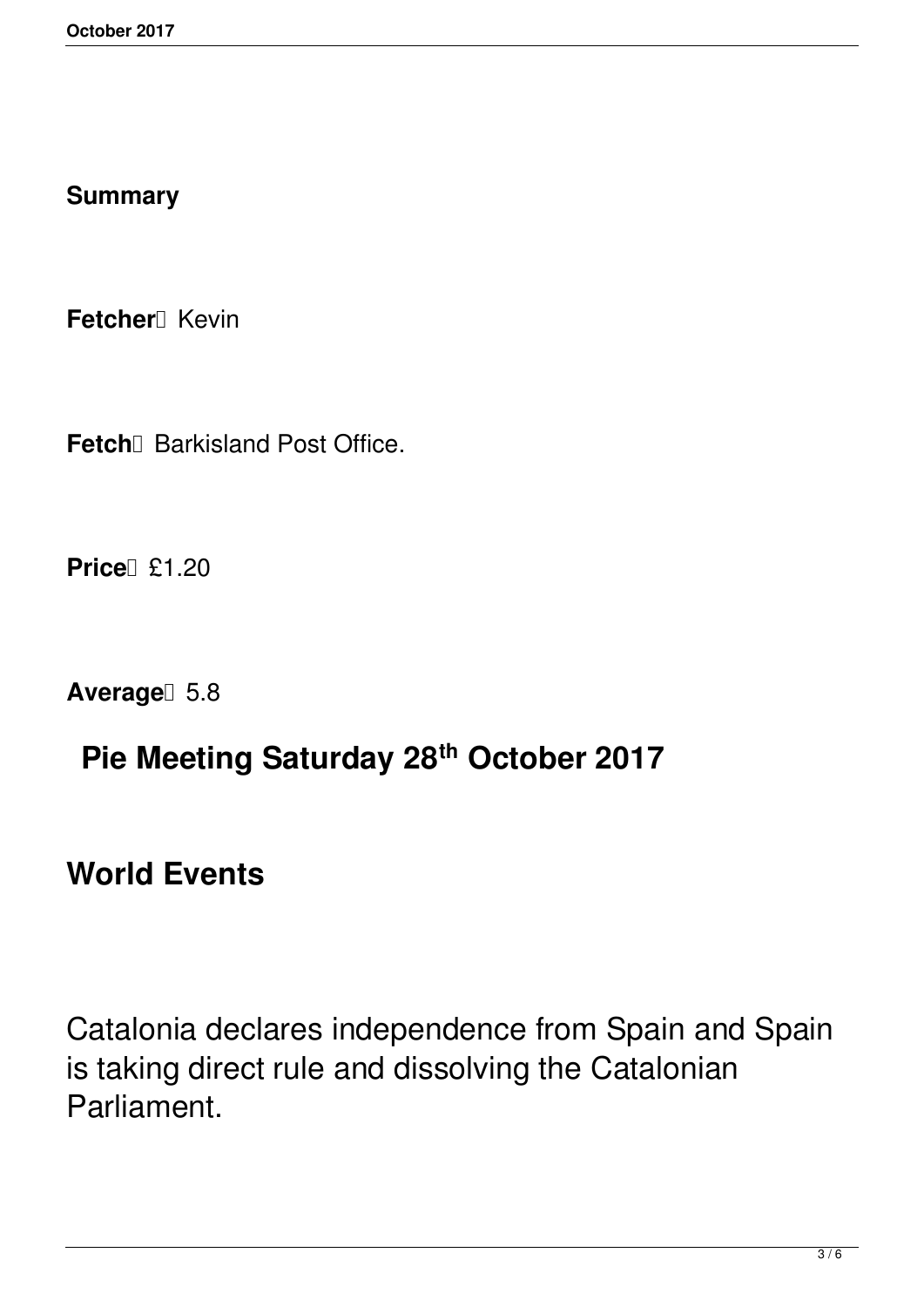JFK final papers released but still many not disclosed may be released, next year.

Greater Manchester says that women who suffered from the increase in the pension age can now have a bus pass.

## Sport<sup>[]</sup>

Under 17s England team win World Cup against Spain 5-2.

England Rugby League lose to Australia.

Huddersfield beat Man Utd 2 – 1.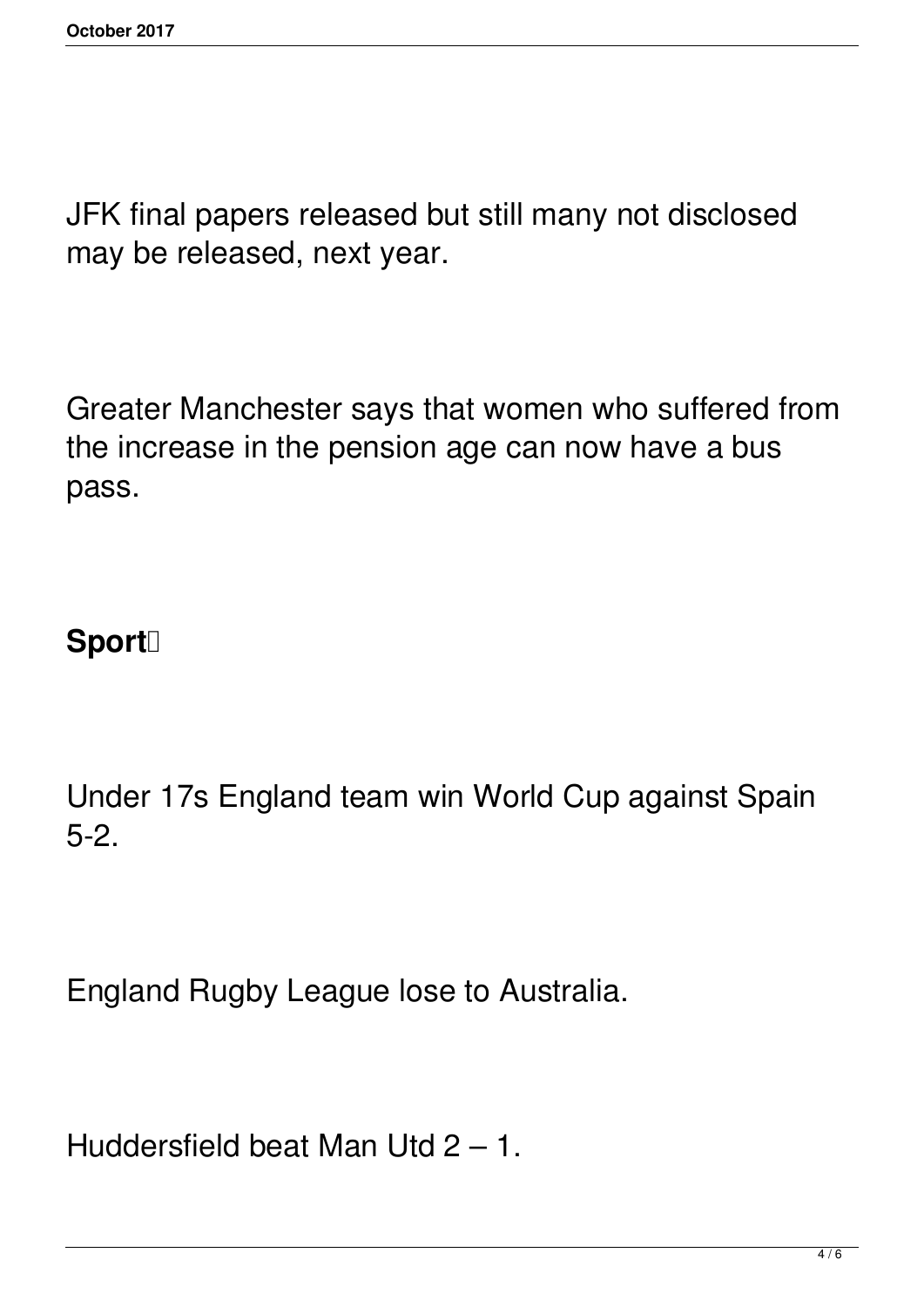Man City undefeated in the Football league.

Ronaldo declared the best player in the World.

### **Pies**

**Kevin** IMassive pie, fresh, lots of jelly, masses of meat. A man's pie.

Score 9.0/10

**Peter Big**, meaty and juicy. A cracking fresh pie.